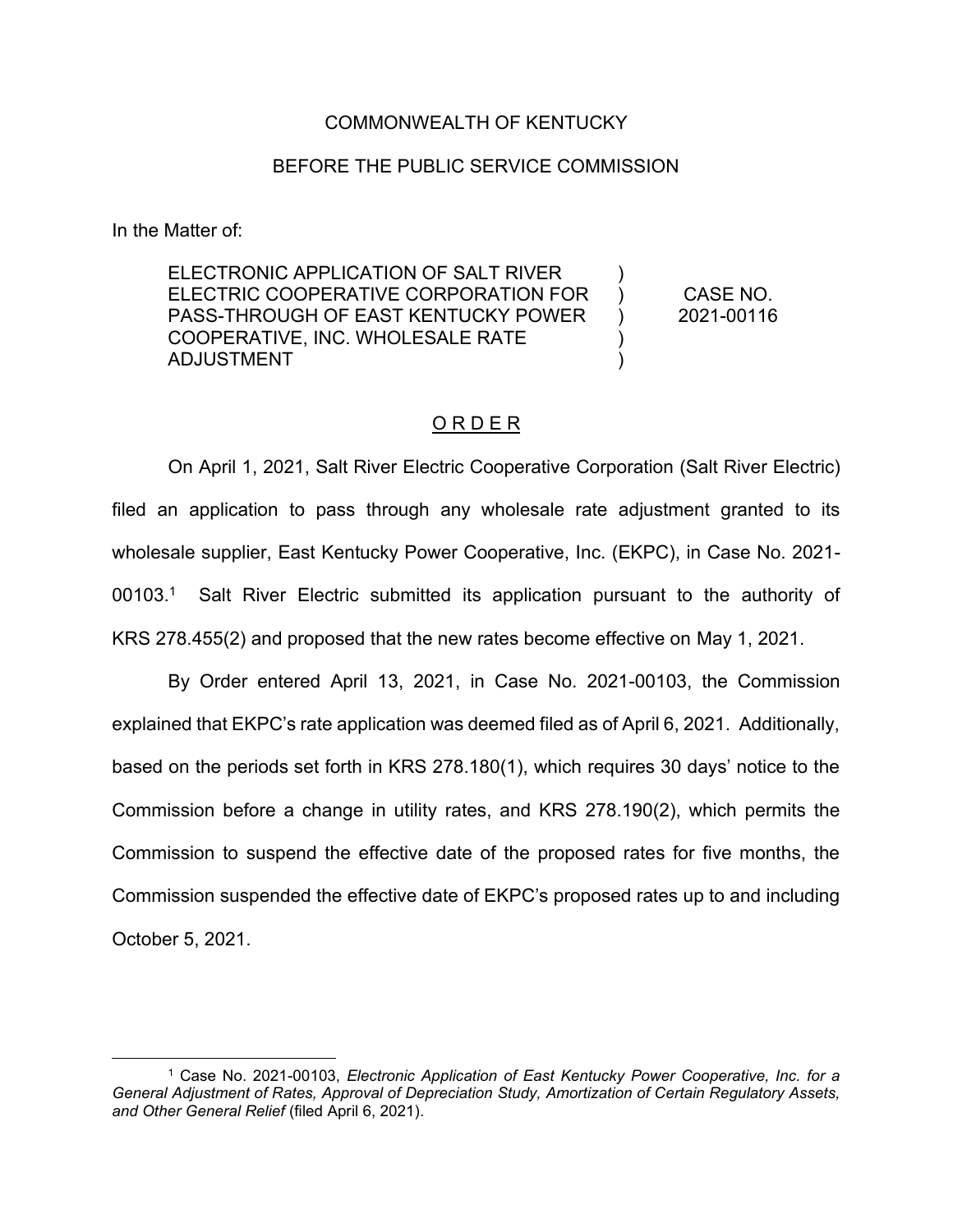KRS 278.455(2) provides that the rates of a distribution cooperative shall become effective on the same date as those of its wholesale supplier. Consequently, Salt River Electric's proposed rates may not become effective until the Commission renders a decision in EKPC's proposed rates or until EKPC's rates become effective as a matter of law. Therefore, the Commission will suspend the effective date of Salt River Electric's proposed rates up to and including October 5, 2021.

The Commission further finds that a procedural schedule should be established to review the reasonableness of the proposed rates. The procedural schedule is attached hereto as an Appendix to this Order and is incorporated herein.

IT IS THEREFORE ORDERED that:

1. Salt River Electric's proposed rates are suspended for five months, up to and including October 5, 2021.

2. The procedural schedule set forth in the Appendix to this Order shall be followed.

3. a. Responses to requests for information in paper medium shall be appropriately bound, tabbed and indexed, with the original and an electronic version to the Commission. Electronic documents shall be in portable document format (PDF), shall be searchable, and shall be appropriately bookmarked. Each response shall include the name of the witness responsible for responding to the questions related to the information provided.

b. Each response shall be answered under oath or, for representatives of a public or private corporation or a partnership or an association or a governmental agency, be accompanied by a signed certification of the preparer or person supervising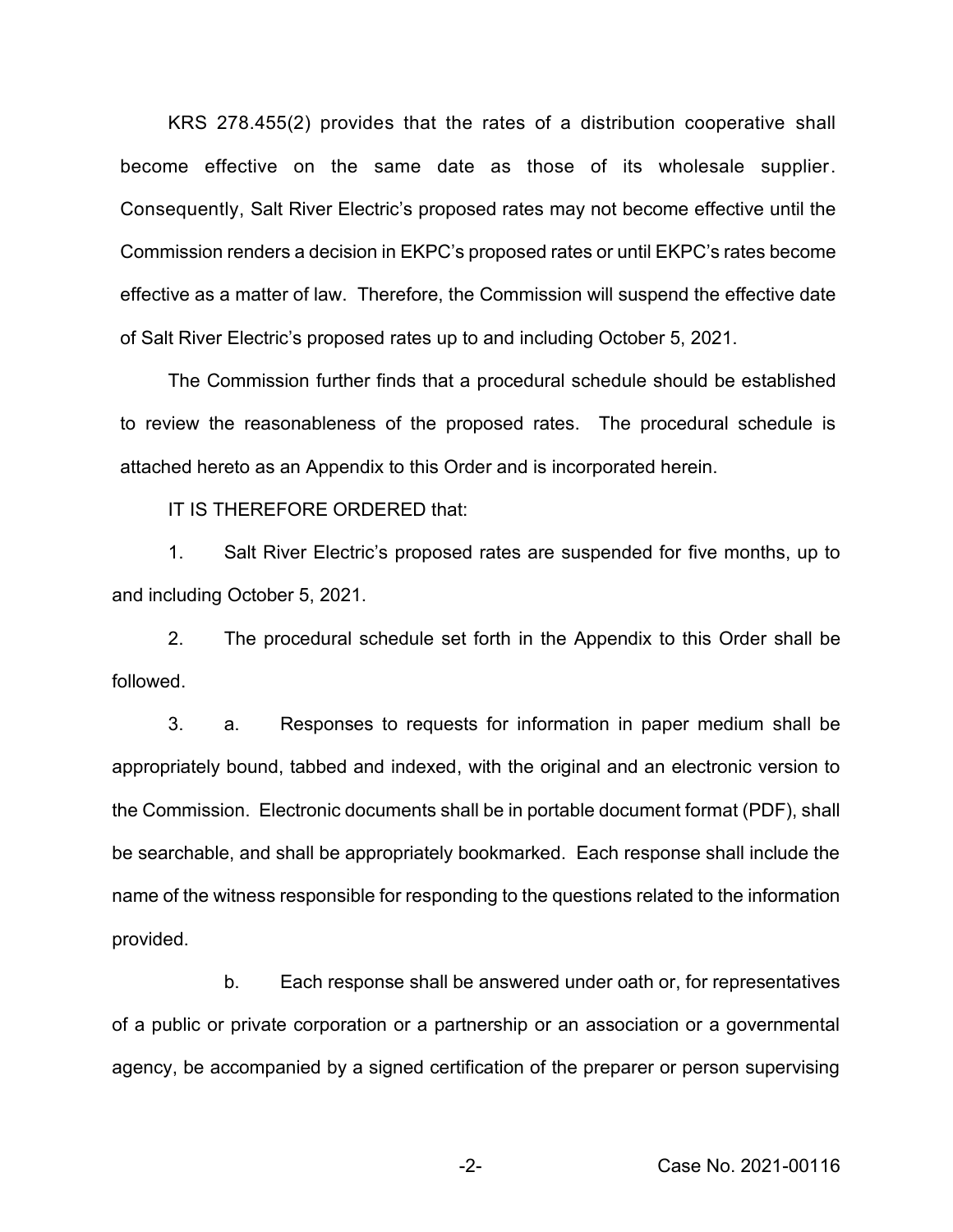the preparation of the response on behalf of the entity that the response is true and accurate to the best of that person's knowledge, information, and belief formed after a reasonable inquiry.

c. A party shall make timely amendment to any prior response if it obtains information that indicates the response was incorrect when made or, though correct when made, is now incorrect in any material respect.

d. For any request to which a party fails or refuses to furnish all or part of the requested information, that party shall provide a written explanation of the specific grounds for its failure to completely and precisely respond.

e. Careful attention should be given to copied material to ensure that it is legible. When the requested information has been previously provided in this proceeding in the requested format, reference may be made to the specific location of that information in responding to this request.

f. Any party filing a paper containing personal information shall, in accordance with 807 KAR 5:001, Section 4(10), encrypt or redact the paper so that the personal information cannot be read.

4. Any party filing a paper with the Commission shall file an original in paper medium and an electronic copy in accordance with the electronic filing procedures set forth in 807 KAR 5:001, Section 8. The original in paper medium shall be appropriately bound, tabbed, and indexed. Electronic documents shall be in portable document format (PDF), shall be searchable, and shall be appropriately bookmarked. The Commission directs the parties to the Commission's March 16, 2020 and March 24, 2020 Orders in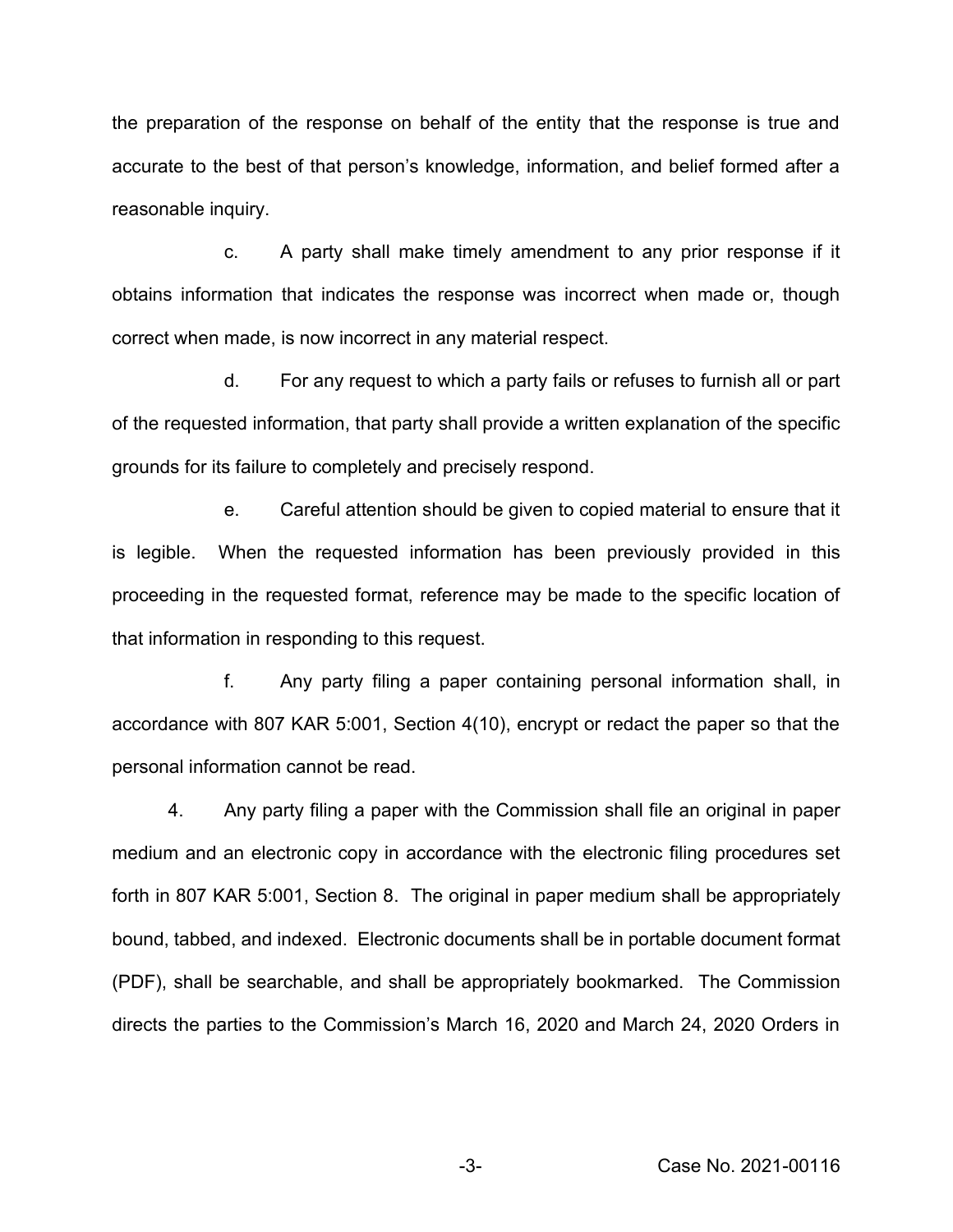Case No. 2020-000852 regarding filings with the Commission. The Commission expects the original documents to be filed with the Commission within 30 days of the lifting of the current state of emergency.

5. As set forth in 807 KAR 5:001, Section 4(11)(a), a person requesting permissive intervention in a Commission proceeding is required to demonstrate either (1) a special interest in the proceeding which is not adequately represented in the case, or (2) that the person requesting permissive intervention is likely to present issues or develop facts that will assist the Commission in fully considering the matter without unduly complicating or disrupting the proceedings. Further, KRS 278.040(2) requires that a person seeking intervention must have an interest in the rates or service of a utility, as those are the only matters that are subject to the Commission's jurisdiction. Therefore, any person requesting to intervene in a Commission proceeding must state with specificity the person's special interest that is not otherwise adequately represented, or the issues and facts that the person will present that will assist the Commission in fully considering the matter. A mere recitation of the quantity of utility service consumed by the movant or a general statement regarding a potential impact of possible modification of rates will not be deemed sufficient to establish a special interest. In addition, any motion to intervene filed after the date established in the procedural schedule shall also show good cause for being untimely. If the untimely motion is granted, the movant shall accept and abide by the existing procedural schedule.

<sup>2</sup> Case No. 2020-00085, *Electronic Emergency Docket Related to the Novel Coronavirus COVID-19* (Ky. PSC Mar. 16, 2020), Order at 5–6. Case No. 2020-00085, *Electronic Emergency Docket Related to the Novel Coronavirus COVID-19* (Ky. PSC Mar. 24, 2020), Order at 1–3.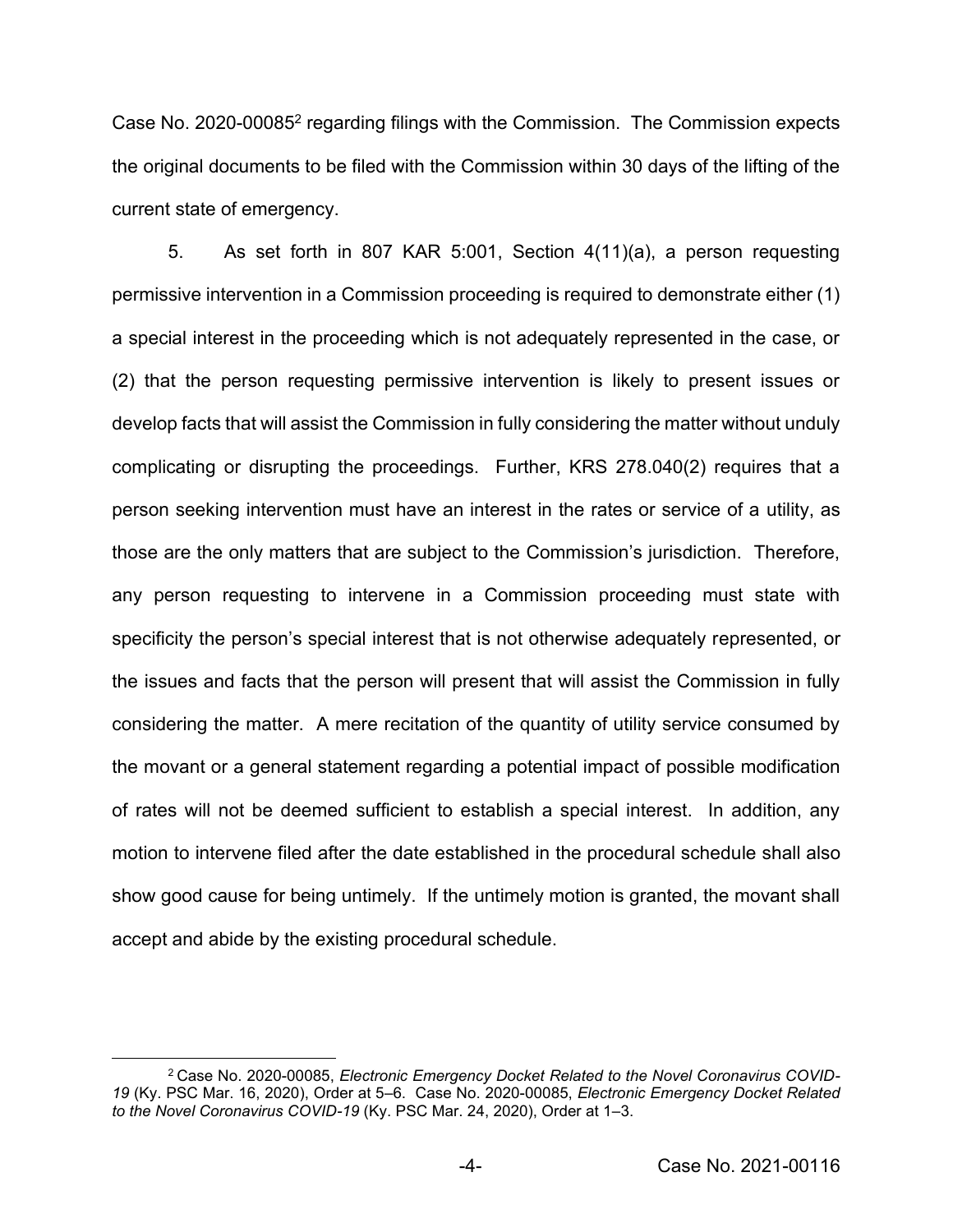6. Salt River Electric shall give notice of the hearing in accordance with the provisions set forth in 807 KAR 5:001, Section 9(2). In addition, the notice of hearing shall include the following statements: "This hearing will be streamed live and may be viewed on the PSC website, psc.ky.gov"; and "Public comments may be made at the beginning of the hearing. Those wishing to make oral public comments may do so by following the instructions list on the PSC website, psc.ky.gov." At the time publication is requested, Owen RECC shall forward a duplicate of the notice and request to the Commission.

7. At any public hearing in this matter, neither opening statements nor summarization of direct testimonies shall be permitted.

8. Pursuant to KRS 278.360 and 807 KAR 5:001, Section 9(9), a digital video recording shall be made of the hearing.

9. The Commission does not look favorably upon motions for continuance. Accordingly, motions for extensions of time with respect to the schedule herein shall be made in writing and will be granted only upon a showing of good cause.

10. Nothing contained herein shall prevent the Commission from entering further Orders in this matter.

-5- Case No. 2021-00116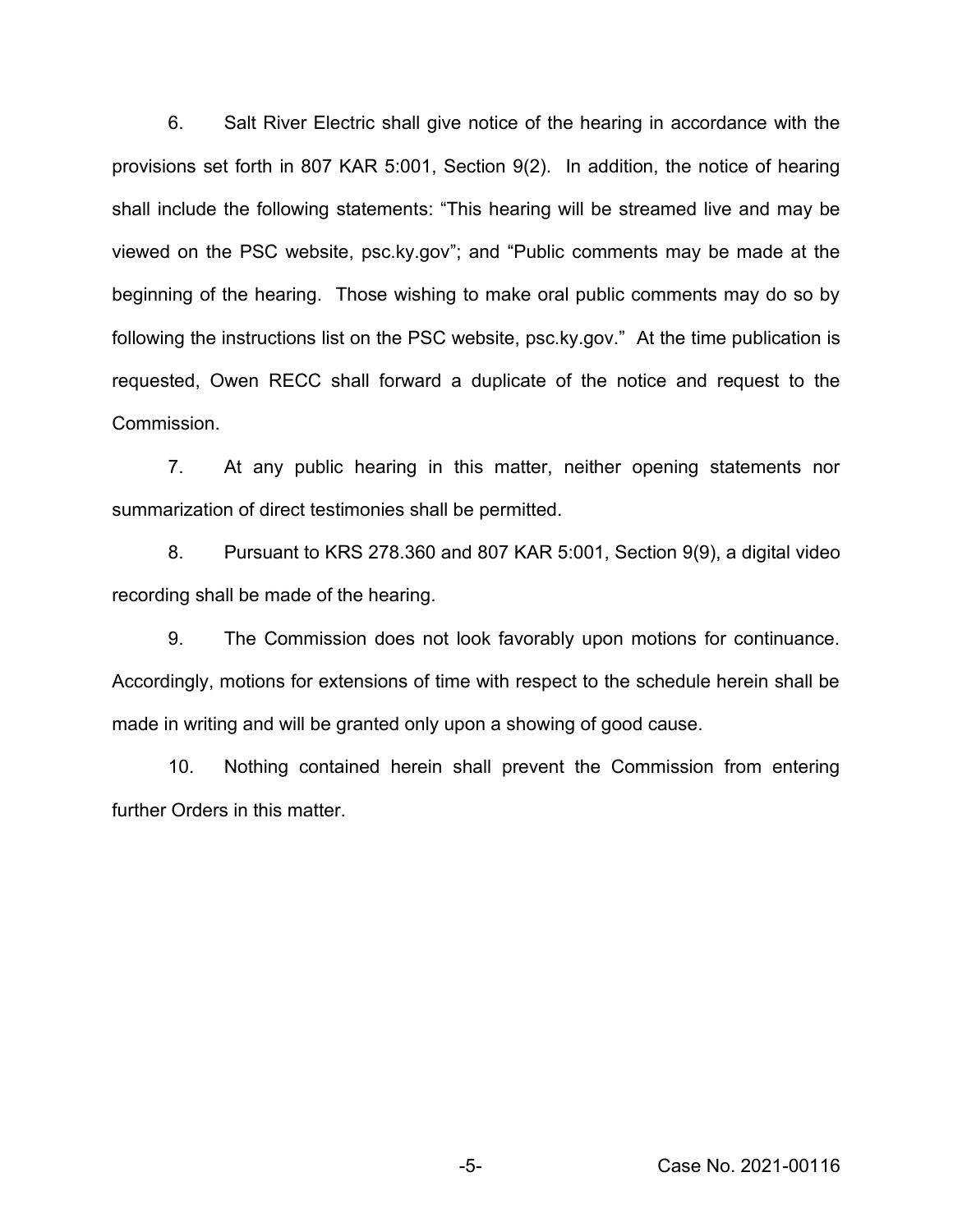By the Commission



ATTEST:

\_\_\_\_\_\_\_\_\_\_\_\_\_\_\_\_\_\_\_\_\_\_

Executive Director

Case No. 2021-00116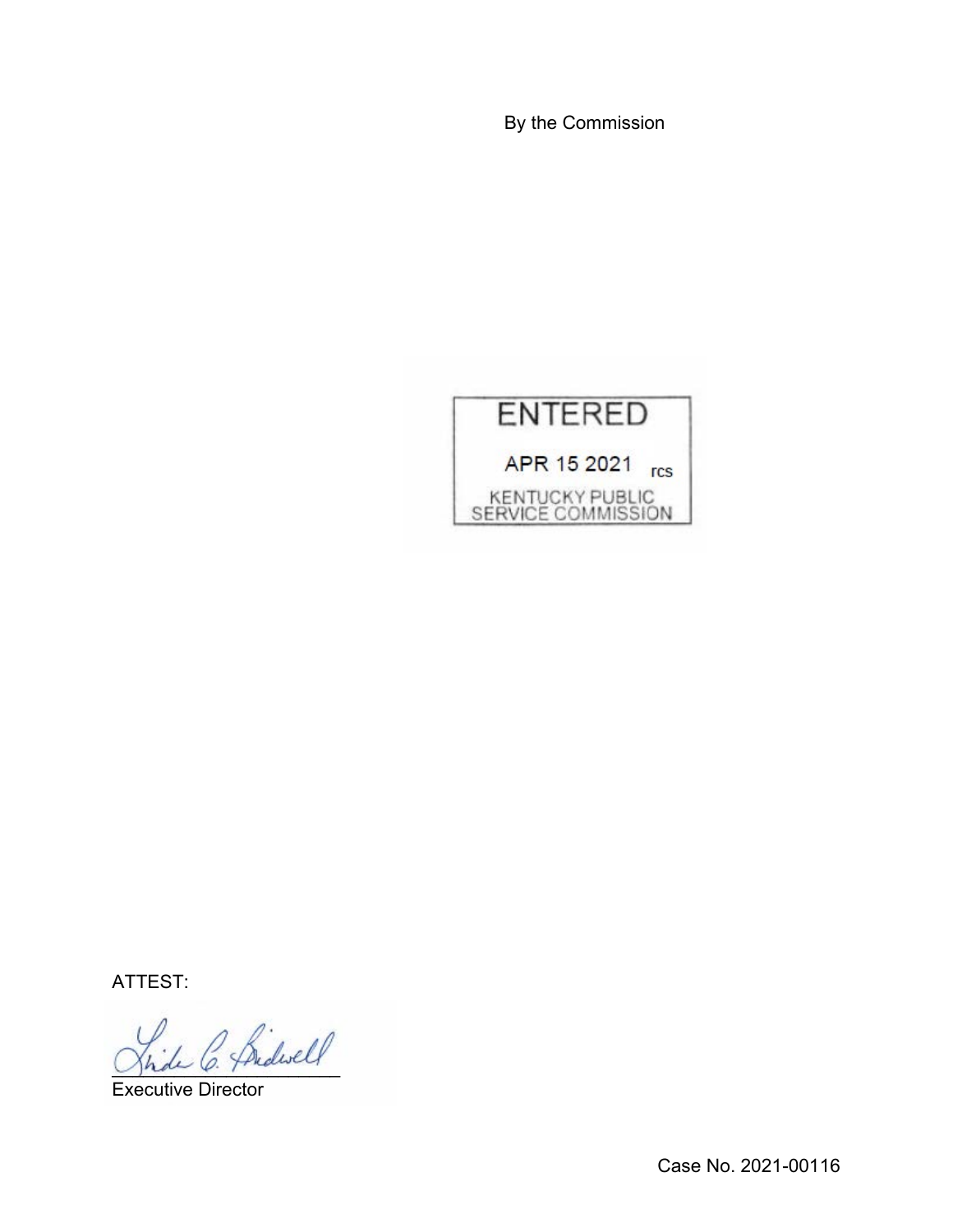# APPENDIX

# APPENDIX TO AN ORDER OF THE KENTUCKY PUBLIC SERVICE COMMISSION IN CASE NO. 2021-00116 DATED APR 15 2021

| All initial requests for information to Salt River Electric shall                                                                                                                                  |  |
|----------------------------------------------------------------------------------------------------------------------------------------------------------------------------------------------------|--|
| Salt River Electric shall file responses to initial requests for                                                                                                                                   |  |
| All supplemental requests for information to Salt River Electric                                                                                                                                   |  |
| Salt River Electric shall file responses to supplemental requests                                                                                                                                  |  |
| Intervenor testimony, if any, in verified prepared                                                                                                                                                 |  |
| All requests for information to Intervenors shall                                                                                                                                                  |  |
| Intervenors shall file responses to requests for                                                                                                                                                   |  |
| Salt River Electric shall file, in verified form, its rebuttal                                                                                                                                     |  |
| Last day for Salt River Electric to publish notice of hearingTo be scheduled                                                                                                                       |  |
| Public Hearing to be held in the Richard Raff Hearing Room<br>at the offices of the Public Service Commission at 211 Sower Boulevard,<br>Frankfort, Kentucky, for the purpose of cross-examination |  |
|                                                                                                                                                                                                    |  |